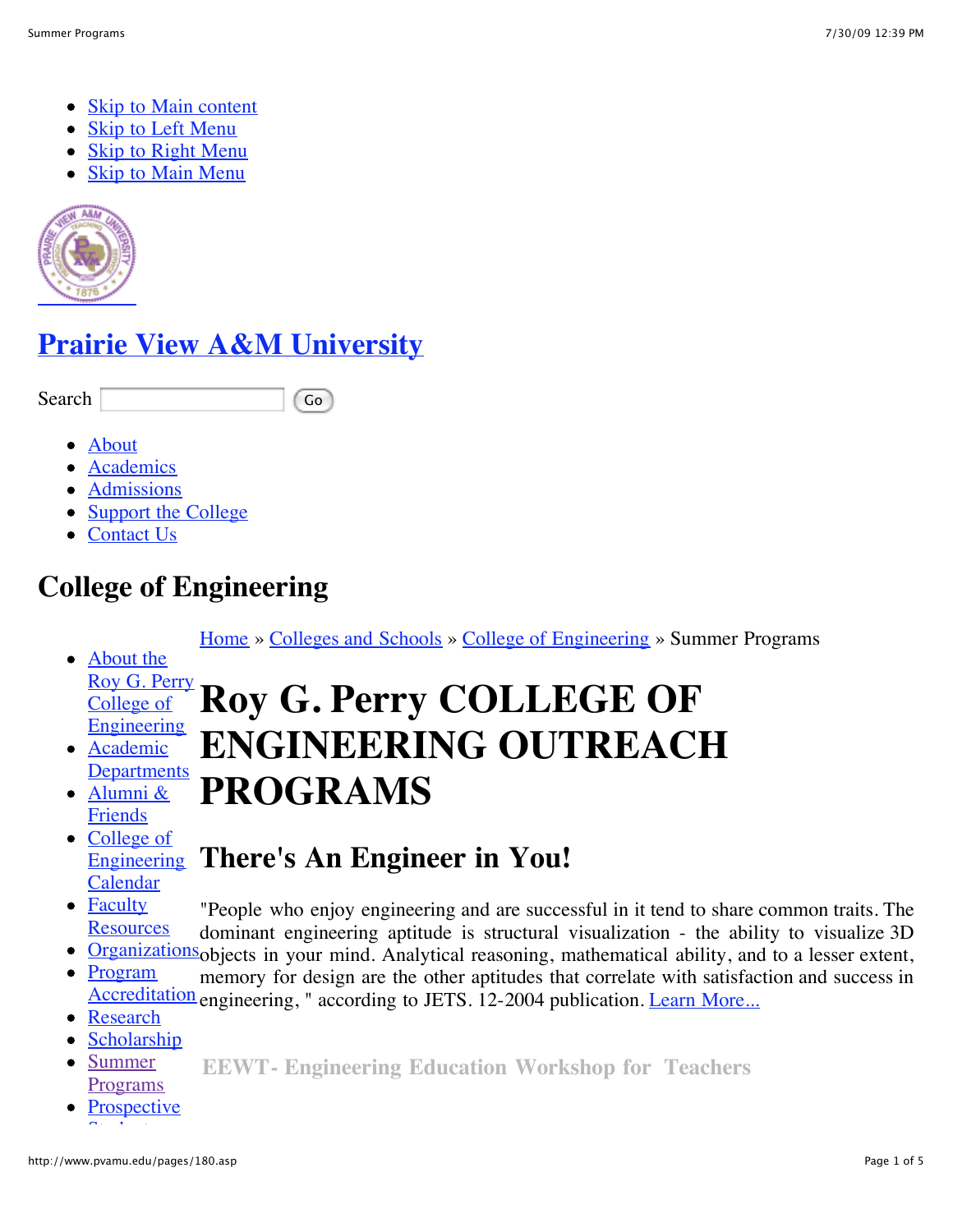**Student Resources** 

• Current **Student Resources** 

• Contact Us

This is a five days workshop for math/science teachers. Math/Science Teachers admitted to the workshop will enhance their understanding of the engineering education and profession. Majoring in engineering, methods of advising students in careers and new development in counseling will help the math/science teachers to advise students interested in the engineering careers. This Workshop provides an opportunity for exchange of information and ideas among high school math and Science teachers. It will provide the teachers the knowledge of using Matlab software with engineering Application, the engineering profession, applications of Algebra, Geometry, and Calculus in engineering, and using technology to engage students. Upon completion of the workshop, the teachers will have the skills to motivate and explain to students who are interested in pursuing degrees in college, the need for strong math, science and problem solving skills.

# **Application Form Brochure**

## **Application Deadline: July 30, 2009. Program Dates: Aug 3 THRU AUG 7, 2009**

# **EEWC- Engineering Education Workshop for Counselors**

This is a three days workshop for high school counselors. Counselors admitted to the workshop will enhance their understanding of the engineering education and profession. Majoring in engineering, methods of advising students in careers and new development in counseling will help the counselors to advise students interested in the engineering careers. This Workshop provides an opportunity for exchange of information and ideas among high school counselors. It will provide the counselors the knowledge of engineering profession, engineering education for the 21st century, majoring in engineering, methods of advising at risk students, methods of advising students in careers, and new development in counseling. Upon completion of the workshop, the counselors will have the skills to motivate and explain to students who are interested in pursuing engineering degrees, in college, the need for strong math, science and problem solving skills.

# **Application Form Brochure**

**Application Deadline: July 30, 2009. Program Dates: Aug 3 THRU AUG 7, 2009**

**CE2I- Roy G. Perry College of Engineering Enhancement Institute** 



The Roy G. Perry College of Engineering Enhancement Institute (CE2I) is an innovative and intensive summer bridge-to-college program designed to prepare students for the rigors of an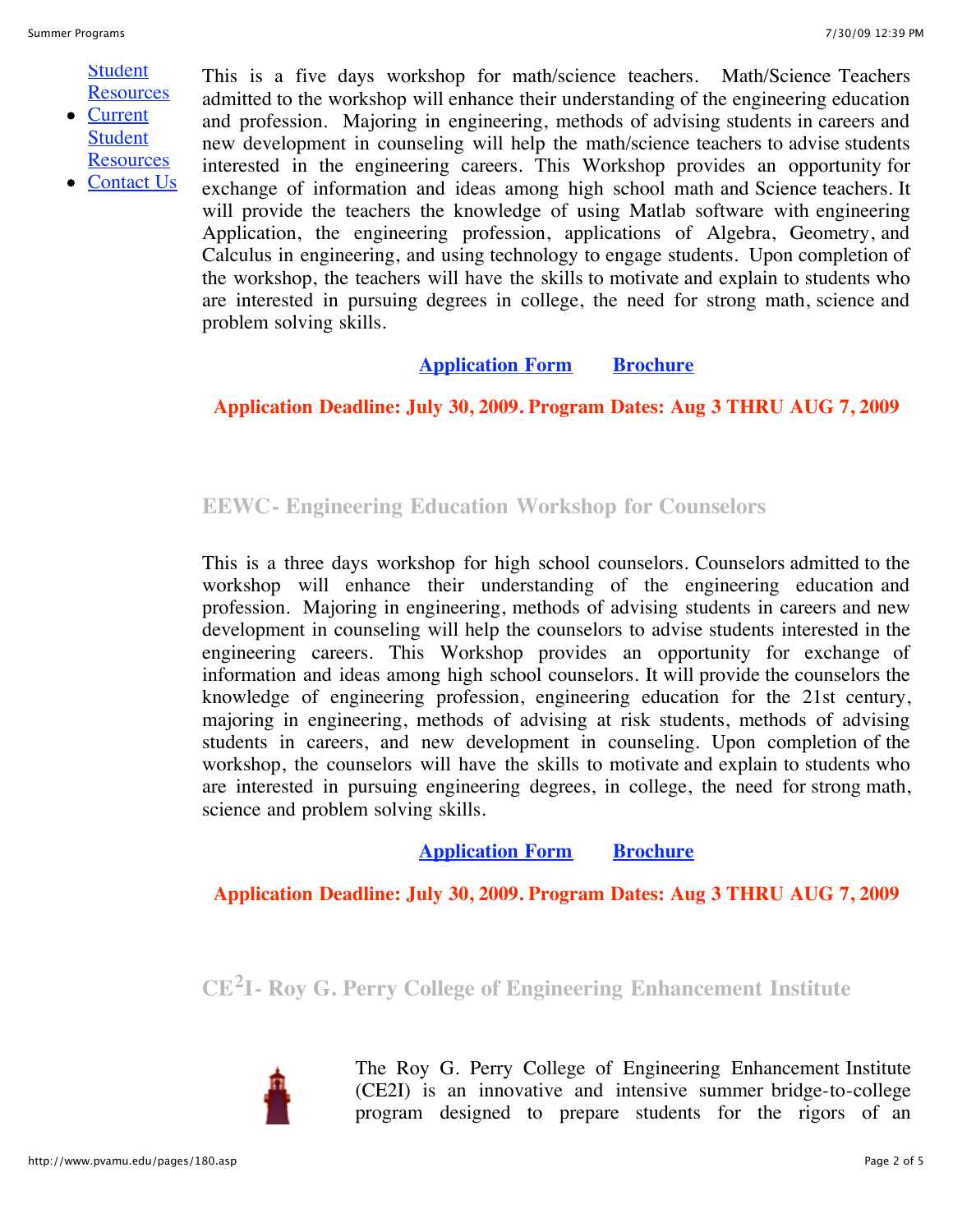

Engineering, Computer Science, or Technology Curriculum and to aid with the transition between high school and college. The Institute is a five-week residential program, where participants will complete coursework in Math, Science, Technology, and Professional Development Activities. The Institute is math intensive.

A math assessment test will be administered initially to determine the appropriate math placement. The program goal is to achieve a mastery of one math level higher than the student placed when he/she entered the program. The program will also introduce students to basic concepts in chemistry, physics, and computing. Students will experience professional development activities including field trips to area engineering and technology industries; personal and professional development seminars and workshops (i.e. time management, study skills, learning style inventories, effective use of study groups and seven (7) habits of successful people).

## **Application Deadline (Extended): May 31, 2009. Program Dates: Jul 5 THRU AUG 7, 2009**

**Dean's Welcome Letter Program Brochure Program Application Mentor Application Demographic Information Survey**

**STI- Summer Transportation Institute**



Funded by the US Department of Transportation, the Summer Transportation Institute (STI) is a four-week-on-campus session. Sponsored by Prairie View A&M University, Civil Engineering Department, its purpose is to introduce high school students to principles of transportation systems Summer Transportation Institute development, construction, management, technology, and

environmental impact. This exposes high school students to the opportunities that exist in the transportation industry and to stimulate interest in pursing education in this field.

# **Application Deadline: May 08, 2009. Program Dates: Jun 7 THRU Jul 3, 2009**

Web Site Application Form

**Renewable Energy Camp for High School Students**



"The Renewable Energy Camp for High School Students" is a one-week summer camp for high school students in the 11th and 12th grade. The camp will expose the students to the excitement and rewards of engineering, strengthen their foundations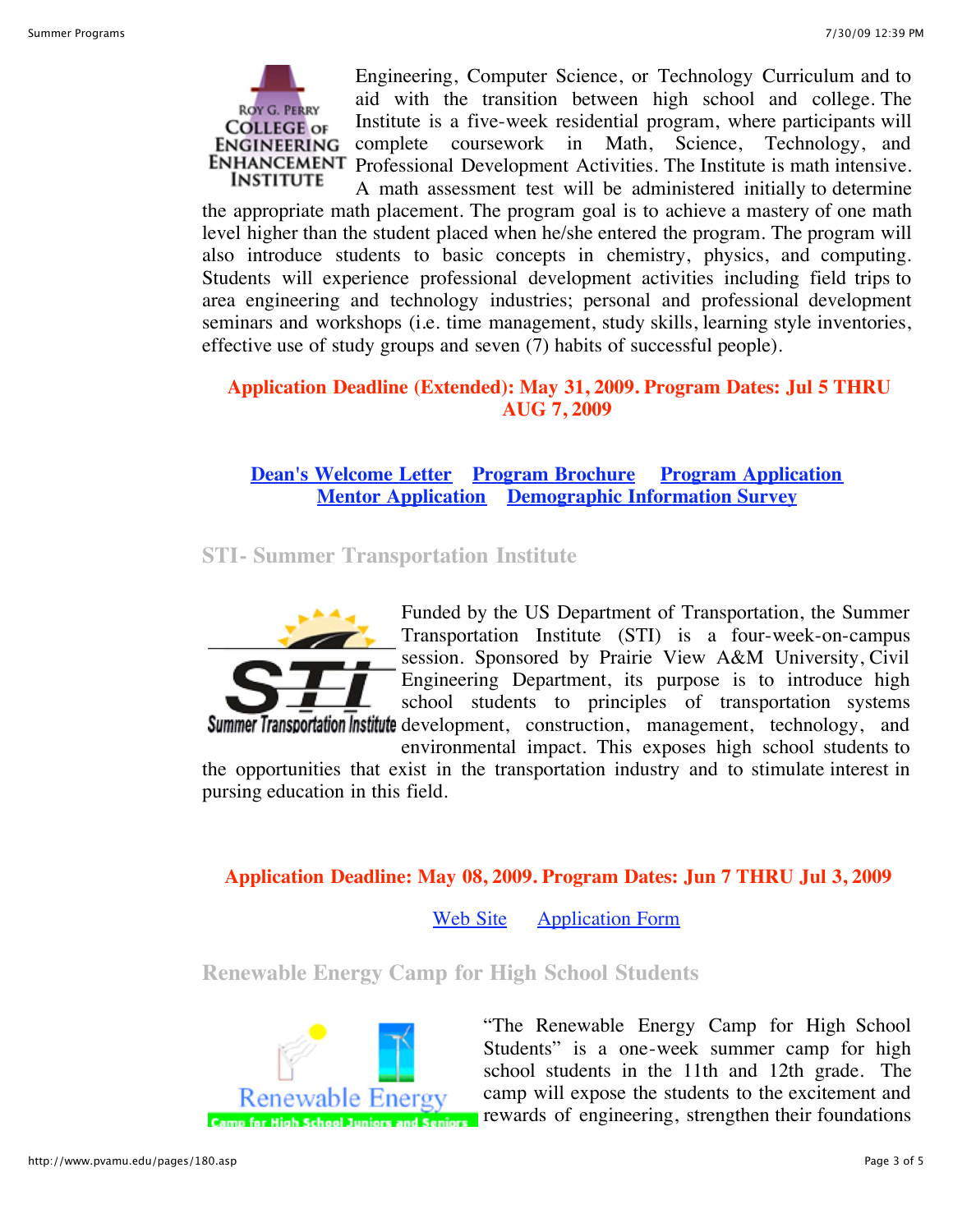in math and science, and expose them to energy issues of today. The students will have hands-on experiments with renewable energy sources such as solar and wind power. The camp activities will help to develop fundamental engineering skills to address important state and national energy concerns.

#### **Application Deadline: Jun 1, 2009. Program Dates: Jun 21 THRU Jun 26, 2009**

Application Form

## **MITES- Minority Introduction To Engineering And Science**

The program is oriented toward high school students who are currently sophomores and juniors and who have an interest in engineering and science and who have demonstrated in high school the necessary ability to pursue a college education. The program is 100% scholarship-based and covers all living and educational expenses for each admitted student. Students only pay for their transportation to and from PVAMU.

## **Application Deadline: Apr 16, 2009. Program Dates: Jun 21 THRU Jul 3, 2009**

## Application Form

## **SEEC- Summer Engineering Education Camp**

This is a week-long resident program for middle school students, male and female, who are interested in the field of Engineering. Students admitted to program will learn about engineering through hands-on activities, experiments and laboratory tours. The students will work in teams to solve engineering problems. In addition, the students will also learn how to succeed in College. The mission of the SEEC Program is to introduce students to engineering, strengthen their mathematics, skills, and motivate the students to succeed in College. The students will also experience college life by living in the dormitory, staying on campus for a week, living with roommate, interacting with College students, and being part of a collegiate environment. The program will:

1- Provide multicultural experiences and academic enrichment activities.

2- Teach about contributions of scientists and inventors of under-

represented groups.

3- Build self-confidence and self-esteem.

#### **Application Deadline: May 08, 2009. Program Dates: Jun 21 THRU Jun 26, 2009**

**Program Brochure Program Application**